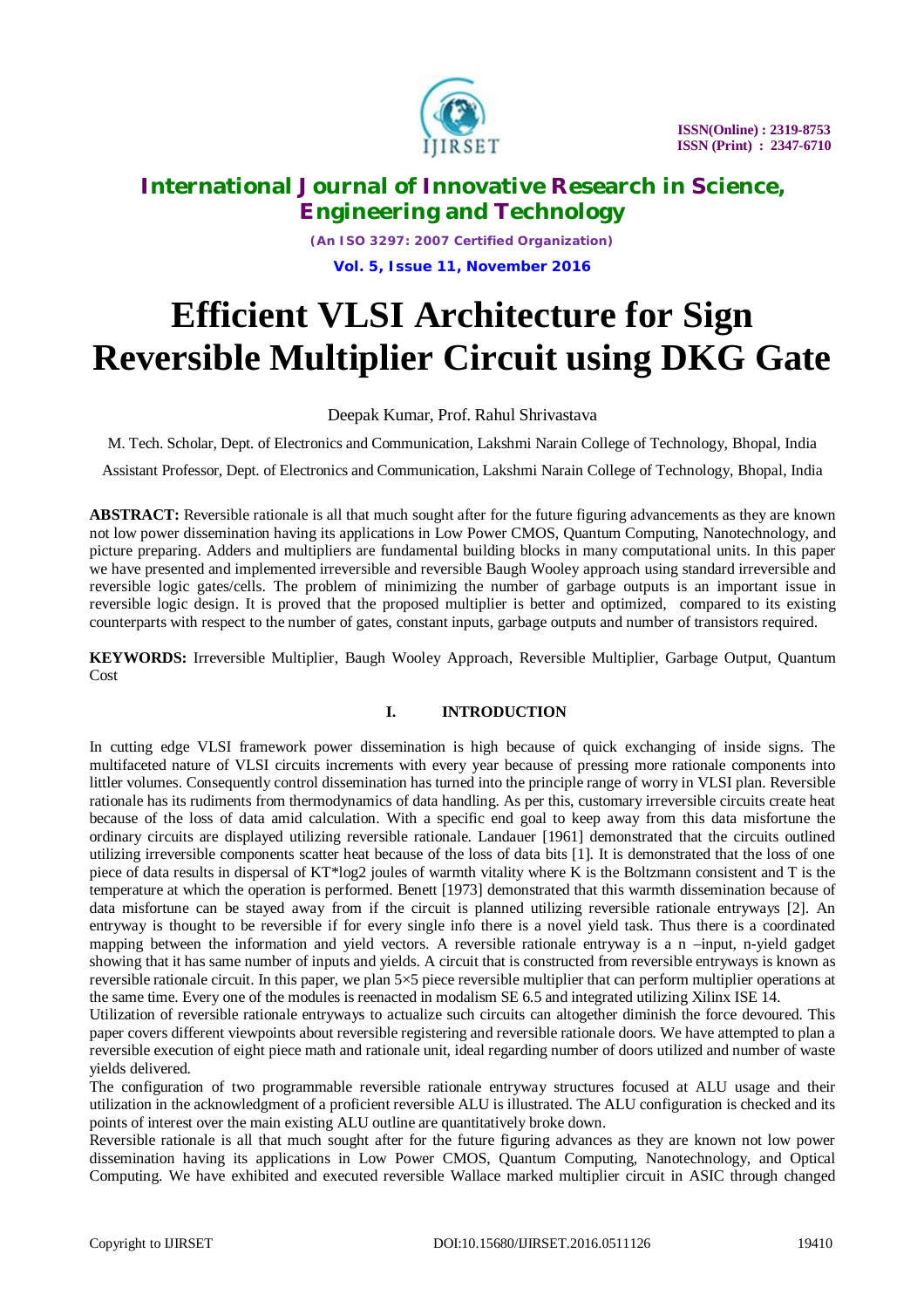

*(An ISO 3297: 2007 Certified Organization)*

**Vol. 5, Issue 11, November 2016**

Baugh-Wooley approach. Steady inputs, waste yields, equipment unpredictability, and number of transistors required are computed.

### **II. BAUGH WOOLEY MULTIPLIER**

The Baugh-Wooley duplication is one of the effective techniques to handle the sign bots. This methodology has been created keeping in mind the end goal to plan normal multipliers, suited for 2's supplement numbers [2]. Let two n-bit numbers, multiplier (An) and multiplicand (B), to be duplicated. An and B can be spoke to as

$$
M = -m_{n-1}2^{n-1} + \sum_{i=0}^{n-2} m_i 2^i \qquad (1)
$$
  

$$
N = -n_{n-1}2^{n-1} + \sum_{i=0}^{n-2} n_i 2^i \qquad (2)
$$

Where  $m_i$ 's and  $n_i$ 's are the bits in M and N, respectively,  $m_{n-1}$  and  $n_{n-1}$  are the sign bits. The product  $P = M \times N$ , is given by the equation:

 $\sum_{n=2}^{n-2}$ =

*n*

*i*

2

*i*

 $\mathbf{0}$ 

$$
P = M \times N = (-m_{n-1}2^{n-1} + \sum_{i=0}^{n-2} m_i 2^i)
$$
  
 
$$
\times (-n_{n-1}2^{n-1} + \sum_{i=0}^{n-2} n_i 2^i)
$$
 (3)

The last item can be produced by subtracting the last two positive terms from the initial two terms [2]. Rather than doing subtraction operation, it is conceivable to acquire the 2's supplement of the last two terms and add all terms to get the last item. The last two terms are bits in which every that stretch out in double weight from position up to. Then again, the last item is 2n bits and reaches out in double weight from up to. At first cushion each of the last two terms in the item P mathematical statement with zeros to get a 2n-bit number to have the capacity to include it with alternate terms. At that point the cushioned terms stretch out in parallel weight from up to [3].

#### **III. REVERSIBLE MULTIPLIER**

A reversible rationale door is a n-information n-yield rationale gadget with balanced mapping. This decides the yields from the inputs furthermore the inputs can be particularly recuperated from the yields. A reversible circuit ought to be planned utilizing least number of reversible rationale doors. From the perspective of reversible circuit plan, there are numerous parameters for deciding the many-sided quality and execution of circuits. The quantity of Reversible entryways (N): The quantity of reversible doors utilized as a part of circuit. The quantity of steady inputs (CI) alludes to the quantity of inputs that are to be kept up consistent at either 0 or 1 keeping in mind the end goal to integrate the given coherent capacity. The quantity of trash yields alludes to the quantity of unused yields present in a reversible rationale circuit. One can't keep away from the trash yields as these are extremely crucial to accomplish A New Approach to the Design and Quantum cost (QC) alludes to the circuit's expense as far as the expense of a primitive entryway. It is figured knowing the quantity of primitive reversible rationale entryways  $(1^*1 \text{ or } 2^*2)$  required to understand the circuit.

To figure result of two marked numbers we have utilized adjusted Baugh-Wooley approach [8]. Both legitimate and reversible multiplier outline is partitioned into two sections: fractional item era circuit and after that multi-operand expansion circuit.

#### **Design of Logical Multiplier:-**

In the first place to register fractional item, we utilized 17 and 8 NAND utilizing the method given in figure 6. After creating fractional items, next step is a multi-operand expansion. We ought to include the bits of every section given in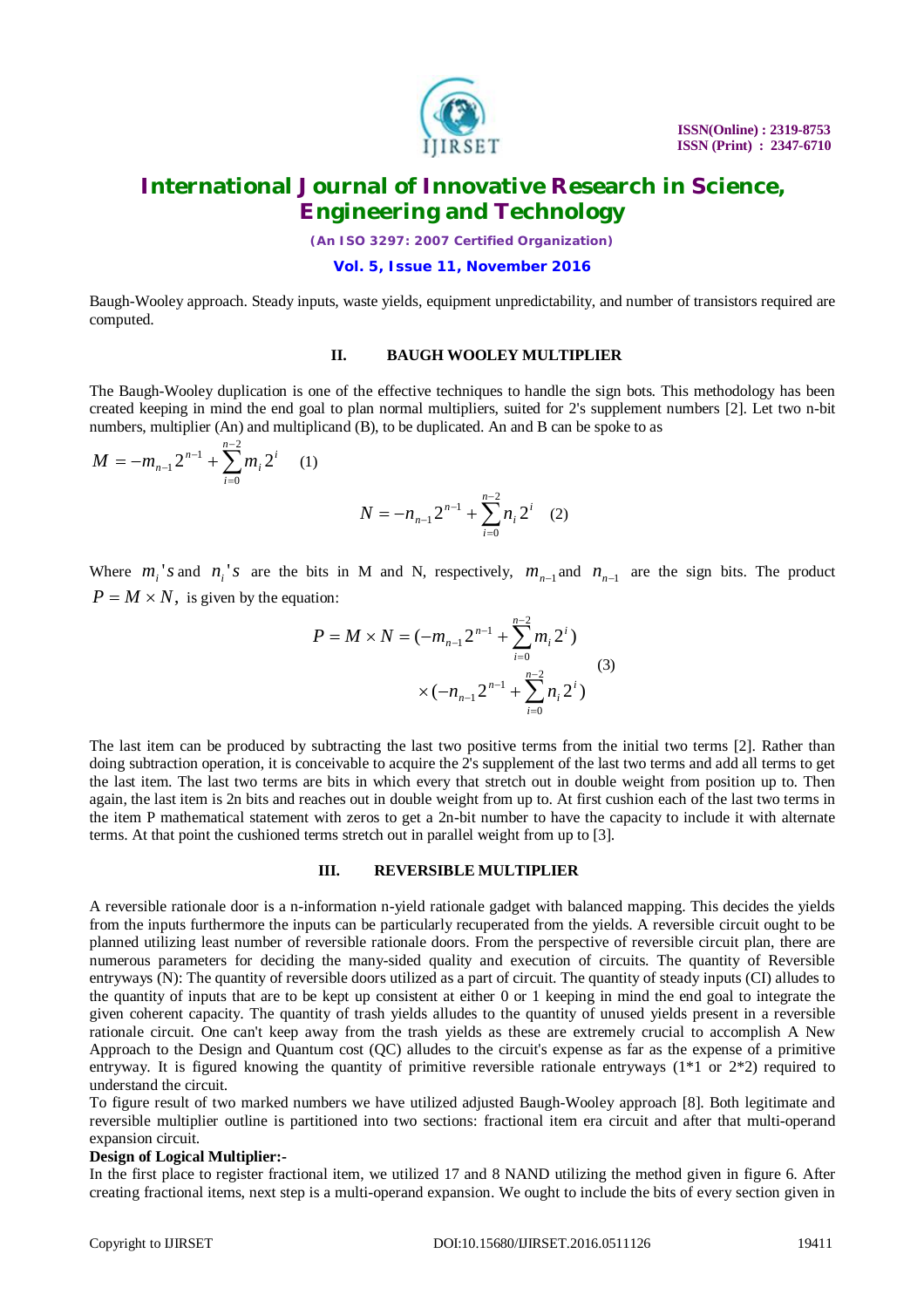

*(An ISO 3297: 2007 Certified Organization)*

**Vol. 5, Issue 11, November 2016**

figure 1. To include these bits, we require FA and HA. We need to include these bits in the way that our circuit will give the best results. Figure 6 demonstrates the method for including these bits in our proposed circuit. The Wallace methodology has been utilized to build a circuit with less postpones. To minimize delay in our proposed circuit, P9 is registered by transforming convey yield from prior FA (FA13). The subsequent circuit for multi-operand expansion needs one 1-NOT entryway, 4-HA and 16-FA.

### **Design of Reversible Multiplier:-**

The operation of the 5x5 multiplier is depicted in figure 7. It consists of 25 partial product bits of the form  $X_i Y_i$ . The reversible 5x5 multiplier circuit has two parts. First, the partial products are generated in parallel using Toffoli gate.



### Figure 1: Baugh-Wooley 5 x 5 Signed Multiplier



Figure 2: Multiplication by Wallace approach in the circuit



Figure 3: Multi-Operand Addition by Peres and Haghparast-Navi gates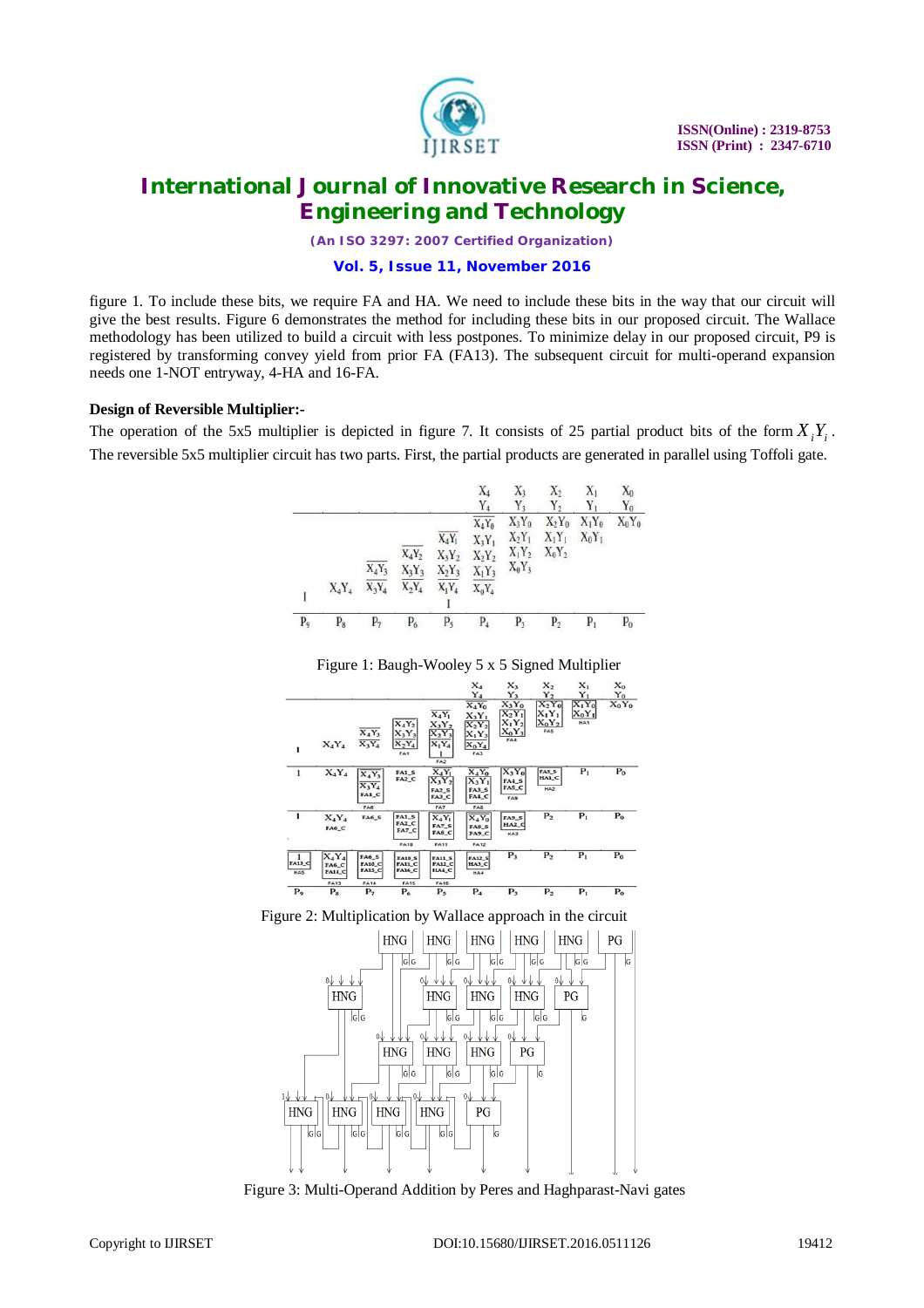

*(An ISO 3297: 2007 Certified Organization)*

#### **Vol. 5, Issue 11, November 2016**

We utilized 25 Toffoli entryways to make 17 ANDs and 8 NANDs as appeared in figure. The altered halfway the last low supplant by Peres entryway in light of the fact that Peres door has quantum expense of 4 as appeared if figure 3. Next step is a multi-operand expansion. In the wake of creating incomplete items, we ought to include the bits of every section given in Hatkar A.P. et al. [6]. To include these bits, we require FA and HA. We need to include these bits in the way that our circuit to give the best results.

#### **IV. PROPOSED DESIGN**

The proposed reversible multiplier design into two part i.e. partial product generation by Toffoli Gates and Peres gate and multi-Operand Addition by Peres and Haghparast-Navi gates, Partial the last low replace by Peres gate because Peres gate has quantum cost of 4 as shown if figure 4. Next step is a multi-operand addition. After generating partial products, we should add the bits of each column. To add these bits, we need FA replace by HNG gate and HA replace by Peres gate. We have to add these bits in the way that our circuit to give the best results.



Figure 4: Proposed Design with white and gray cell



Figure 5: White and gray cell Structure

### **V. SIMULATION RESULT**

The proposed irreversible and reversible multiplier circuit is more effective than the current configuration. The proposed irreversible and reversible multiplier circuit is separated two section i.e. fractional item and multi-operand expansion. The proposed halfway item is minimize 5 quantum cost in the configuration. Build the number piece of the reversible multiplier circuit so lessened the quantum cost.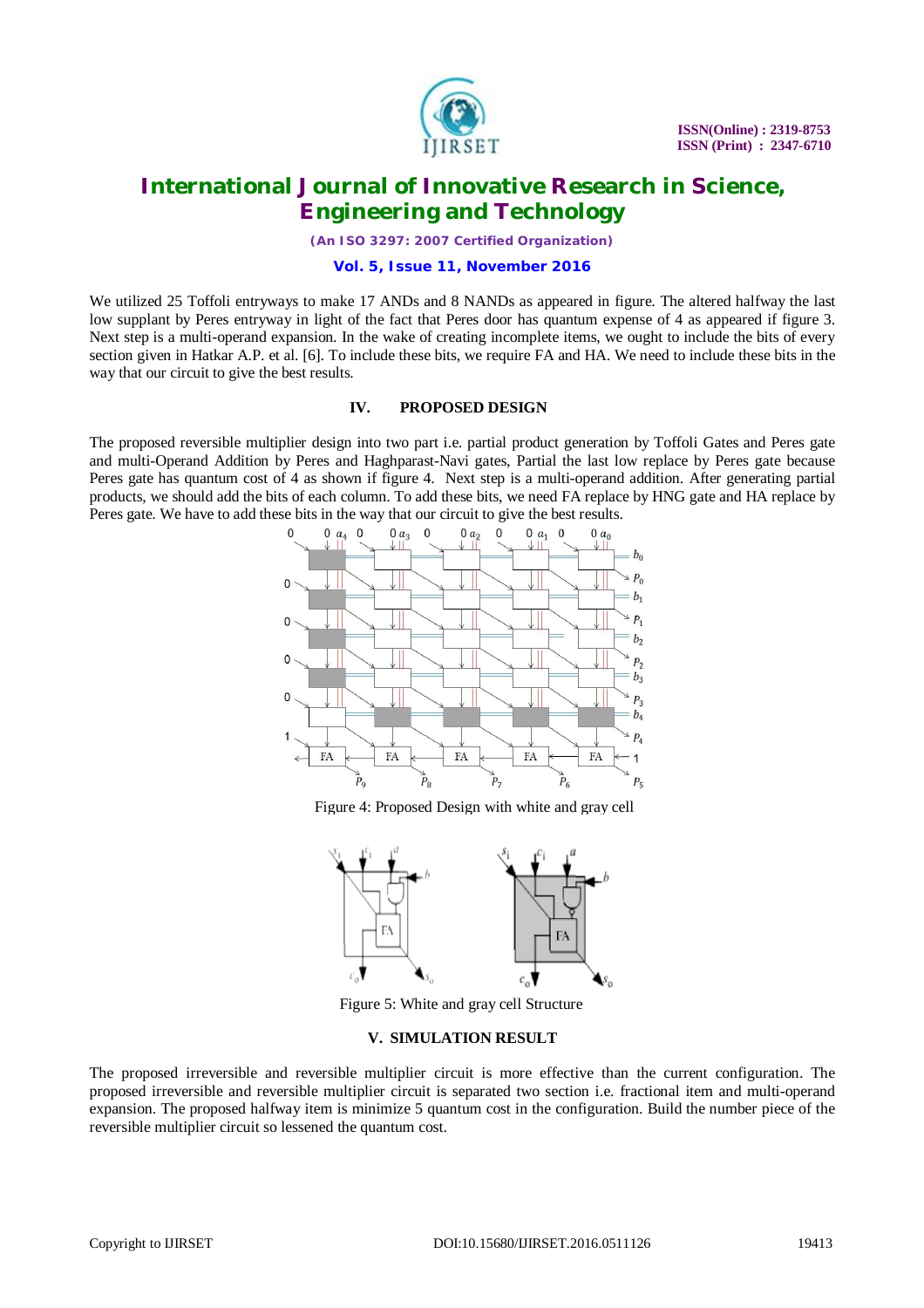

*(An ISO 3297: 2007 Certified Organization)*

### **Vol. 5, Issue 11, November 2016**

### Table 1: Device utilization summary Spartan-3

| Design                  | No of Slice | No of 4 input LUTs | MCPD   |
|-------------------------|-------------|--------------------|--------|
| Sushma R. Huddar et al. | !08         | 190                | 55.050 |
| Modified Irreversible   | 70          | 143                | 41.684 |
| Multiplier              |             |                    |        |



Figure 6: Bar graph of the Irreversible Multiplier

| Table 2: Comparative results of reversible signed multiplier circuit |  |  |  |
|----------------------------------------------------------------------|--|--|--|
|                                                                      |  |  |  |

| Method             | No. of slice | No. of $4-i/p$ LUTs | No. of I/O switch | <b>MCPD</b> |
|--------------------|--------------|---------------------|-------------------|-------------|
| Proposed           | 19           | 34                  | 20                | 9.924       |
| Hatkar A. P et al. |              | っっ                  | 20                | 10.3235     |

Table 3: Comparative results of reversible signed multiplier circuit

| Method                                                                                                                                                                                                                                                                                       | No. of Gate | No. of garbage output | Hardware Complexity   | Quantum Cost |
|----------------------------------------------------------------------------------------------------------------------------------------------------------------------------------------------------------------------------------------------------------------------------------------------|-------------|-----------------------|-----------------------|--------------|
| Proposed                                                                                                                                                                                                                                                                                     | 45          | 46                    | $25\alpha + 25\beta$  | 232          |
| Hatkar A. P et al.                                                                                                                                                                                                                                                                           | 45          | 46                    | $113\alpha + 61\beta$ | 237          |
| $[7] % \includegraphics[width=0.9\columnwidth]{figures/fig_10.pdf} \caption{The 3D (black) model for the estimators in the left and right. The left and right is the same as in the right.} \label{fig:2}$                                                                                   | 45          | 46                    | $122\alpha + 61\beta$ | 228          |
| $^{[8]}$                                                                                                                                                                                                                                                                                     | 65          | 70                    | $205\alpha+105\beta$  |              |
| $[9] % \begin{subfigure}[t]{0.45\textwidth} \includegraphics[width=\textwidth]{figures/fig_10.pdf} \caption{The 3D (top) and the 4D (bottom) of the 3D (bottom) of the 3D (bottom) of the 3D (bottom) of the 3D (bottom) of the 3D (bottom).} \label{fig:1} \end{subfigure} \vspace{-1.0mm}$ | 85          | 80                    | $275\alpha+132\beta$  |              |

# VI. **CONCLUSION**

The 1-bit, 2-bit, 4-bit, 8-bit, 16-bit and 32bit reversible ALU is designed by integrating various sub modules that include DKG logic Gate. The performance evaluation of the various sub modules are carried out using Xilinx 14.1 ISE Simulator and it was found that the circuits designed using reversible logic showed a reduced delay and power. As a future work more arithmetic and logical function can be used.